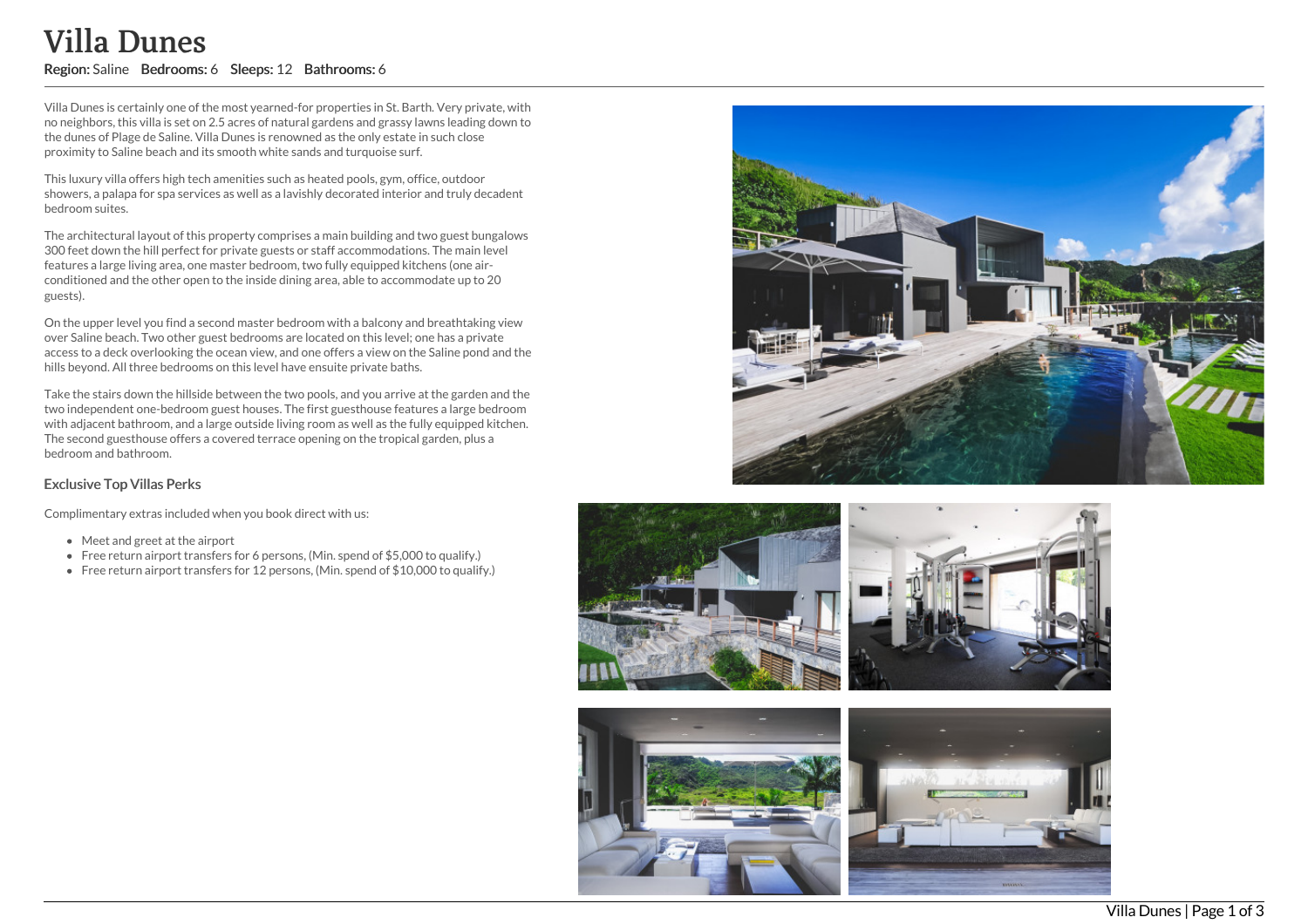







ш